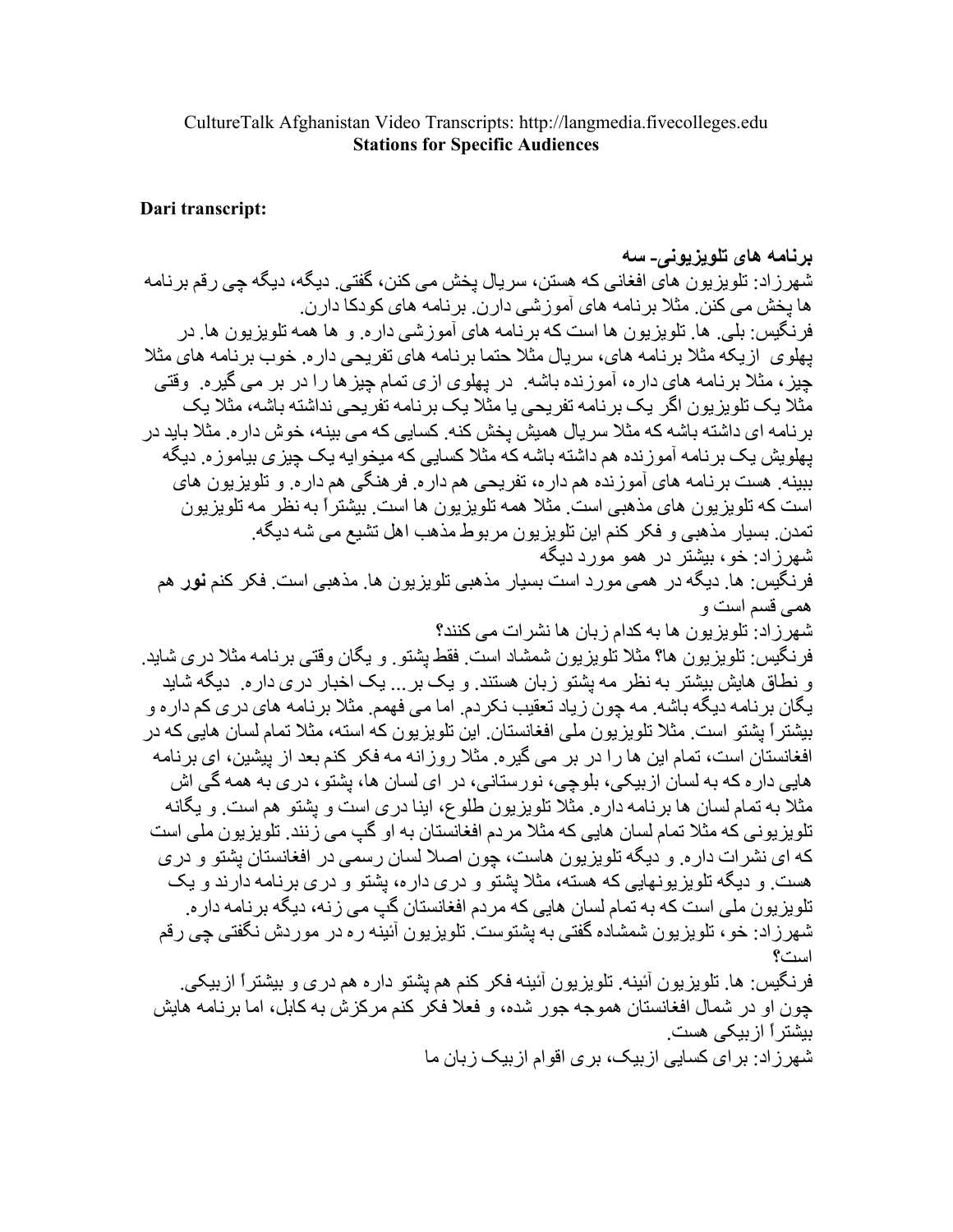فرنگیس: بری اقوام ازبیک است و زیادتر دیگه نشرات ازونا ره کابل هم مردم می بینه، اما به اطر اف ها بیشتر می بینه جون مثلا شاید بعضی فامیل های باشه که هیچ در ی باد نداشته باشه، مثلا اطفالش، مثلا بدر و مادر باد داشته باشه، اما اطفال باد ندار ه به اوِّنا، زيادتر مثلا كسابي كه لسانشان از بېکې است و دوست دار ن که به او لسان خود، وقتي مېشنو ن، مېبېنن، بک جېز ی ر م خوش می شن ِ مه فکر کنم مردم شمال زیادتر به تلویزیون آئینه علاقه داره و بیشترن دیگه می ببنن. شھر ز اد: مے بینن ور نگیس ها، تلویزیون آئینه را ترجیع هم میتن شهرزاد: نسبت به دیگه تلویزیون ها، به خاطر زبان فر نگس ۱۰ اها

## **English translation:**

Shaharzad: You said that Afghan TV stations broadcast series. What other programs do they broadcast? Do they have educational programs and programs for kids?

Farangis: Yes. There are TV stations that have educational programs, and yes all TV stations have entertainment programs beside series. They have programs that, that are educational. It covers everything. For example if a TV station has entertaining programs or doesn't have entertaining programs and only has one program that always broadcasts series, the viewers would want an educational program beside that. Some people who want to learn something watch it. There are educational programs, entertaining ones, cultural programs. There are TVs that are religious TV stations. There are all sorts of TV stations. I think Tamadun TV station is more religious and I think this TV station belongs to the Shiite religion.

Shaharzad: Okay. So they are more about that.

Farangis: Yes. Most religious TV stations are about it. It is religious. I think Noor is like that too.

Shaharzad: TV stations? For example there is Shamshad TV, (that broadcasts) only in Pashto. And maybe Dari programs sometimes and I think most of their narrators are Pashto-speakers. And it only has news in Dari. Maybe there are some other programs. I haven't followed. But I know that there are few Dari programs and it is mostly Pashto. For example, the national Afghanistan's TV, with this TV, it covers all the languages that are in Afghanistan. I think daily, every afternoon, they have programs in Uzbek, Balooch, Nooristani, these languages, also Pashto and Dari. It has programs in all these languages. For example, Tolo TV, it is in Dari and Pashto, and the only TV that broadcasts in all languages spoken by people of Afghanistan is National TV. And for other TV stations, because the official languages in Afghanistan are Pashto and Dari, other TV stations have Dari and Pashto. They have Dari and Pashto programs and it is only the national TV that has programs in all languages that people of Afghanistan speak.